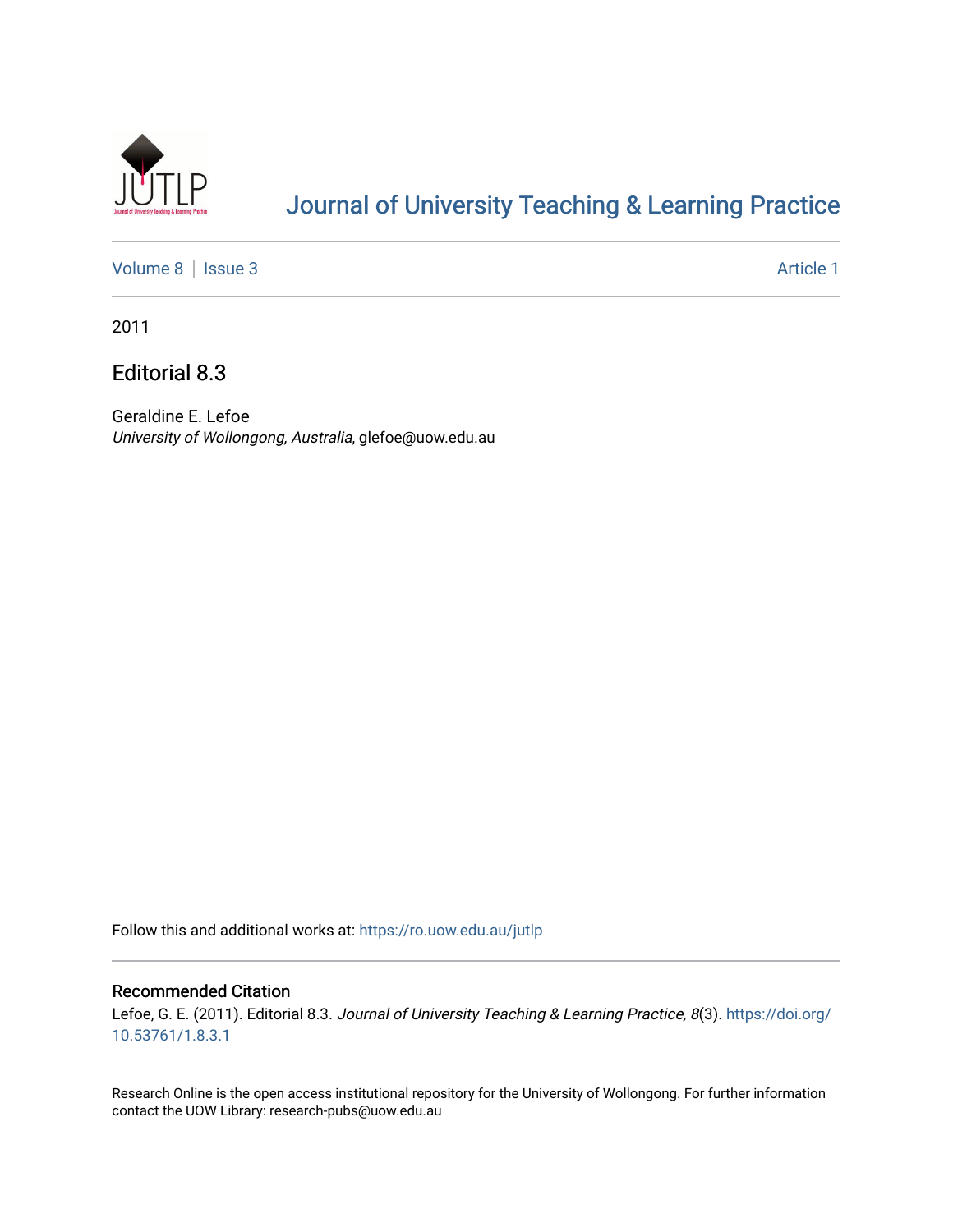## Editorial 8.3

### **Abstract**

Welcome to the third and final issue of Volume 8 of the Journal of University Teaching and Learning (JUTLP) in 2011. As the year draws to a close we are seeing some striking changes to the higher education sector internationally. In England budget cuts have seen the closure of the twenty-four Higher Education Academy subject centres at the same time as the establishment of student fees. In Australia the cap has been lifted across the board on the number of students that can be enrolled in universities with the resultant projected increased student numbers. The focus in Australia is on social inclusion yet in England the concern for the introduction of fees is just the opposite, these will be the very students who may now be excluded.

The changes in both countries see new measures of accountability and more complex regulations put in place. Will this cause people to rethink the way we teach and the way students learn? For the Higher Education Academy in the UK, new directions see the hosting of a summit on learning and teaching with a focus on flexible learning, an indicator of new directions for many institutions. In Australia, we see a renewed opportunity to investigate such changes through the opening of the Office of Learning and Teaching (OLT) and its role of recognising the importance of learning and teaching through grants and awards schemes. We hope in 2012 we'll hear more from our authors about the impact of these transformations, as well as those changes occurring in other countries around the world, on teaching practice in our universities.

### Keywords

editorial jutlp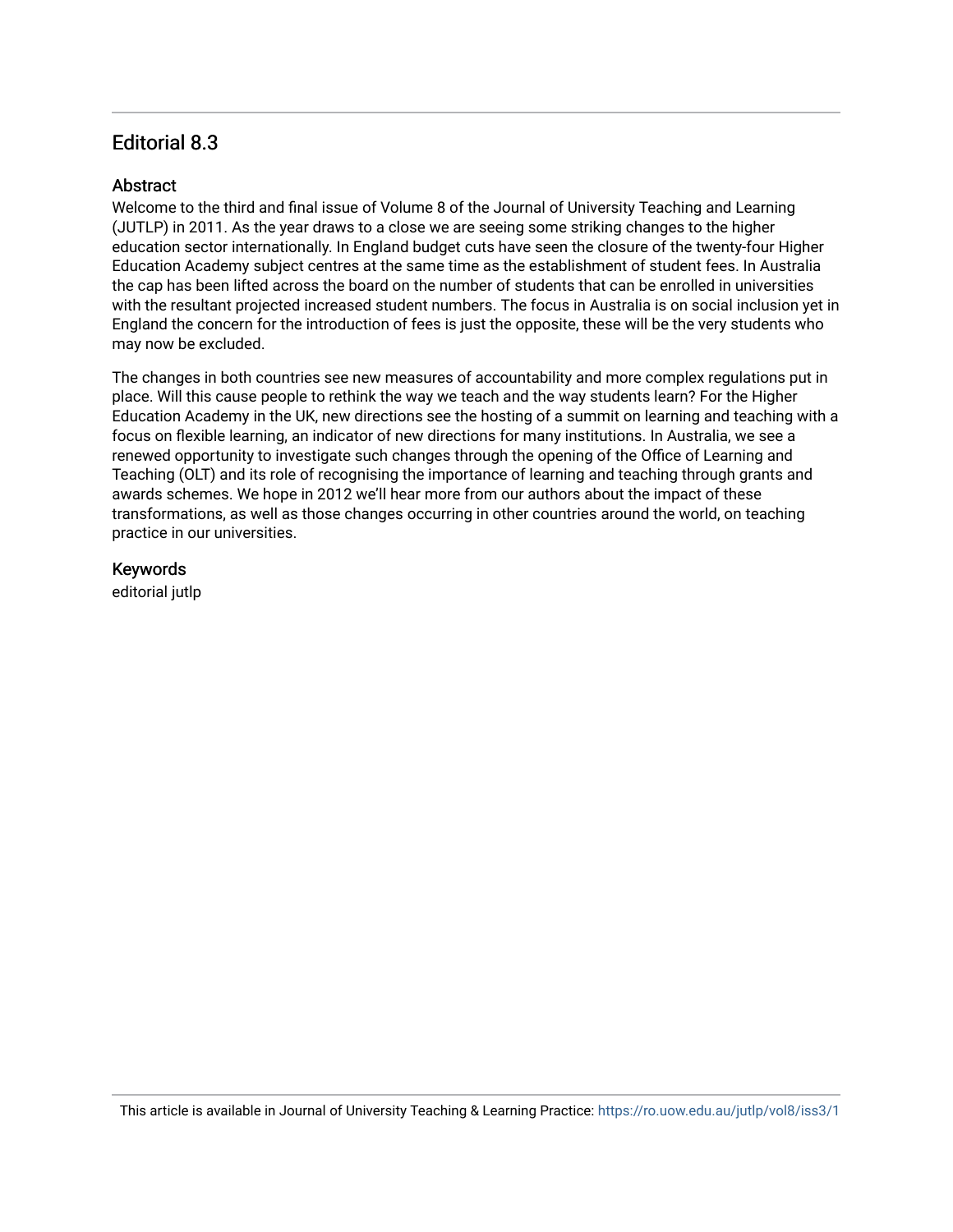

# [Journal of University Teaching & Learning Practice](https://ro.uow.edu.au/jutlp)

[Volume 8](https://ro.uow.edu.au/jutlp/vol8) | [Issue 3](https://ro.uow.edu.au/jutlp/vol8/iss3) Article 1

2011

## Journal of University Teaching and Learning Practice Editorial 8.3

Geraldine E. Lefoe University of Wollongong, glefoe@uow.edu.au

Follow this and additional works at: [https://ro.uow.edu.au/jutlp](https://ro.uow.edu.au/jutlp?utm_source=ro.uow.edu.au%2Fjutlp%2Fvol8%2Fiss3%2F1&utm_medium=PDF&utm_campaign=PDFCoverPages) 

### Recommended Citation

Lefoe, G. E. (2011). Journal of University Teaching and Learning Practice Editorial 8.3. Journal of University Teaching & Learning Practice, 8(3). [https://ro.uow.edu.au/jutlp/vol8/iss3/1](https://ro.uow.edu.au/jutlp/vol8/iss3/1?utm_source=ro.uow.edu.au%2Fjutlp%2Fvol8%2Fiss3%2F1&utm_medium=PDF&utm_campaign=PDFCoverPages) 

Research Online is the open access institutional repository for the University of Wollongong. For further information contact the UOW Library: research-pubs@uow.edu.au

1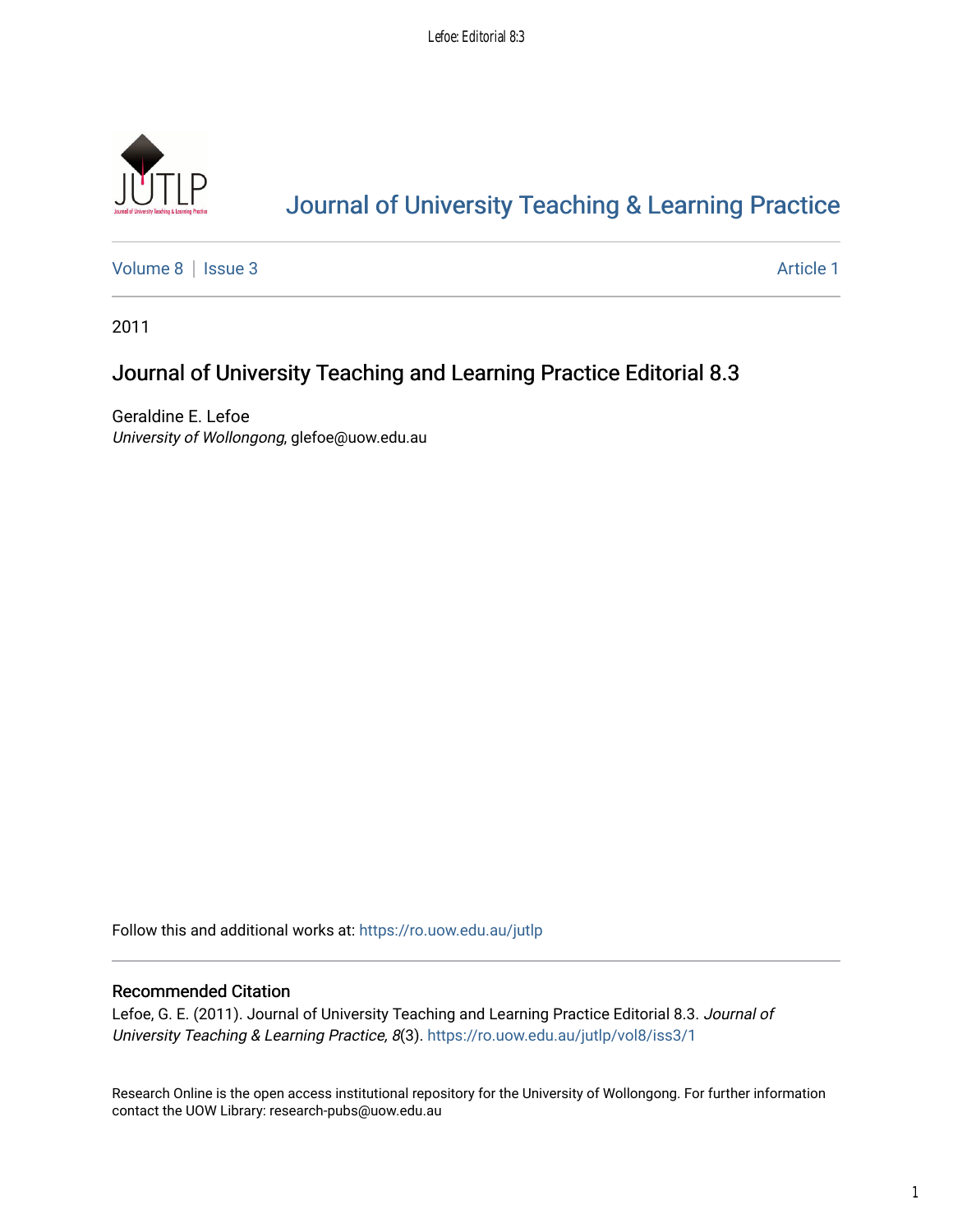## Journal of University Teaching and Learning Practice Editorial 8.3

### **Abstract**

Welcome to the third and final issue of Volume 8 of the Journal of University Teaching and Learning (JUTLP) in 2011. As the year draws to a close we are seeing some striking changes to the higher education sector internationally. In England budget cuts have seen the closure of the twenty-four Higher Education Academy subject centres at the same time as the establishment of student fees. In Australia the cap has been lifted across the board on the number of students that can be enrolled in universities with the resultant projected increased student numbers. The focus in Australia is on social inclusion yet in England the concern for the introduction of fees is just the opposite, these will be the very students who may now be excluded.

The changes in both countries see new measures of accountability and more complex regulations put in place. Will this cause people to rethink the way we teach and the way students learn? For the Higher Education Academy in the UK, new directions see the hosting of a summit on learning and teaching with a focus on flexible learning, an indicator of new directions for many institutions. In Australia, we see a renewed opportunity to investigate such changes through the opening of the Office of Learning and Teaching (OLT) and its role of recognising the importance of learning and teaching through grants and awards schemes. We hope in 2012 we'll hear more from our authors about the impact of these transformations, as well as those changes occurring in other countries around the world, on teaching practice in our universities.

### Keywords

editorial jutlp

This article is available in Journal of University Teaching & Learning Practice:<https://ro.uow.edu.au/jutlp/vol8/iss3/1>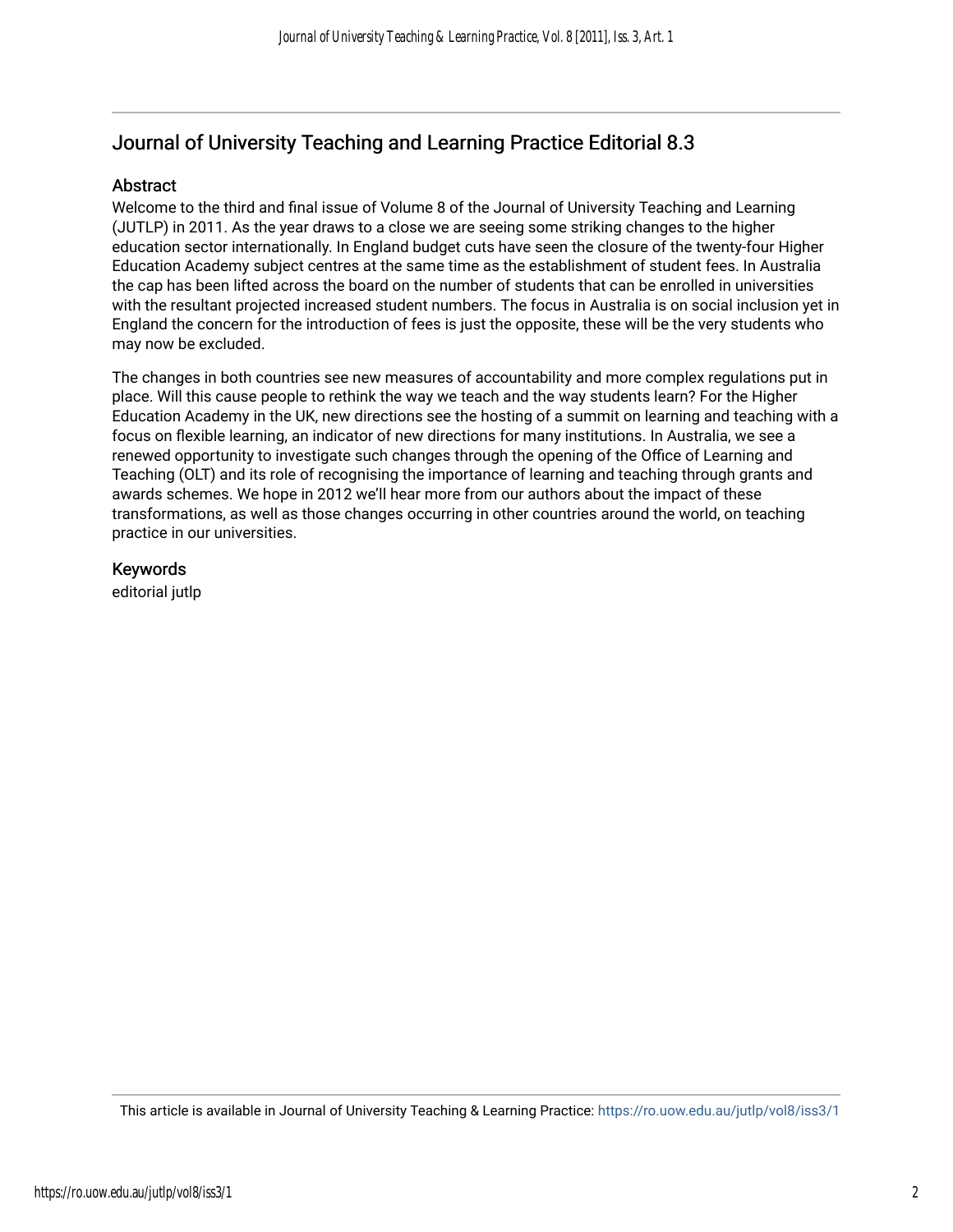Welcome to the third of Volume 8 of the Journal of University Teaching and Learning (JUTLP) in 2011. As the year draws to a close we are seeing some striking changes to the higher education sector internationally. In England budget cuts have seen the closure of the twenty-four Higher Education Academy subject centres at the same time as the establishment of student fees. In Australia the cap has been lifted across the board on the number of students that can be enrolled in universities with the resultant projected increased student numbers. The focus in Australia is on social inclusion yet in England the concern for the introduction of fees is just the opposite, these will be the very students who may now be excluded.

The changes in both countries see new measures of accountability and more complex regulations put in place. Will this cause people to rethink the way we teach and the way students learn? For the Higher Education Academy in the UK, new directions see the hosting of a summit on learning and teaching with a focus on flexible learning, an indicator of new directions for many institutions. In Australia, we see a renewed opportunity to investigate such changes through the opening of the Office of Learning and Teaching (OLT) and its role of recognising the importance of learning and teaching through grants and awards schemes. We hope in 2012 we'll hear more from our authors about the impact of these transformations, as well as those changes occurring in other countries around the world, on teaching practice in our universities.

As usual we have an interesting collection of papers across diverse disciplines and countries and once again we would like to thank the wonderful reviewers who take time from their busy schedules to provide feedback to our authors. Our first paper by Stuart Palmer provides a rationale for flexible learning through an examination of espoused theory, policy and practice from the literature. His examination in an engineering context provides some insight on the impact on teaching and learning practices. This is a very timely paper for those in the UK who are currently exploring this area. In a related paper, Santandreu Calonge examines a blended learning approach to developing Graduate Teaching Assistants (GTAs) in a Hong Kong University within an intensive, compulsory teaching program. He provides evidence of the effectiveness of such an approach for ensuring GTAs are prepared for their teaching role, as well as their research role.

Jeannie Allen from the USA provides some honest perspectives on the tensions between learning about theory and practice in the context of a subject which focuses on global citizenship. She uses positive psychology as a focus to explore the student experience of civic engagement and concludes that "students need concrete applications when engaged in the study of global problems and positive psychology". Mackaway and her colleagues examine assessment processes when the move is made to these more practical applications and introduce the term Learning through Participation (LTP) to incorporate "work-integrated learning, cooperative education, practicum, project-based learning and service-learning". They present a design framework, informed by the recent literature, to guide the formation of assessment for such implementations.

Fujimoto and colleagues report on an intervention within a business school in Australia to support students developing academic literacy in the context of an assessment task that engages them in debate about, and analysis of, discipline specific readings. They stress the importance of moving beyond the transmission of knowledge to developing skills through a climate of peer collaboration and student autonomy.

Subject redesign to incorporate an inquiry based learning approach is the focus of the final paper by Zutshi, Mitchell and Weaver. Their intention was to support independent learning by students through challenging the traditional lecture/tutorial format for large classes (n=90). They identify two challenges for this kind of implementation which are the tension between